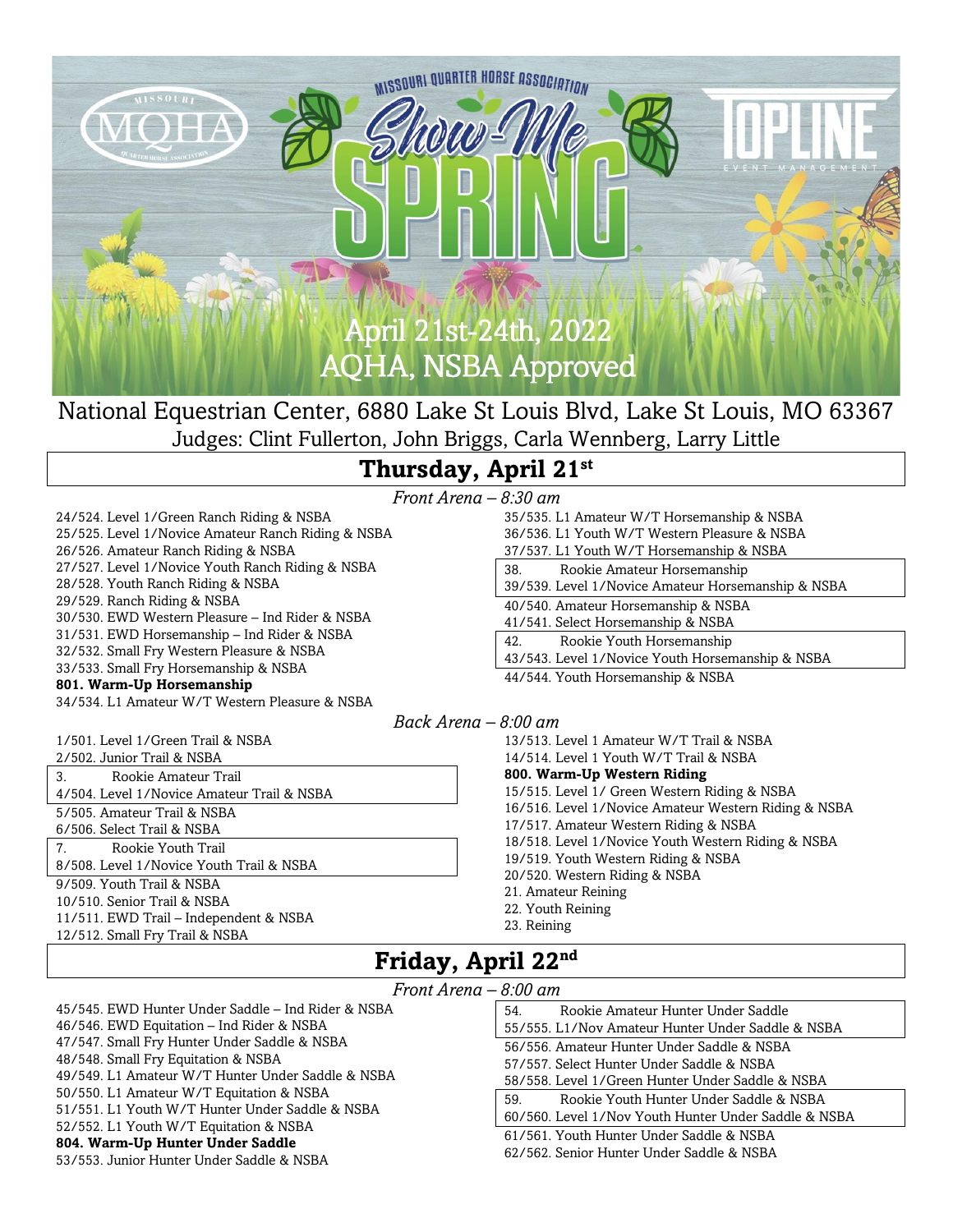#### **802. Warm-Up Equitation**

| 63.<br>Rookie Amateur Equitation                     |
|------------------------------------------------------|
| 64/564. Level 1/Novice Amateur Equitation & NSBA     |
| 65/565. Amateur Equitation & NSBA                    |
| 66/566. Select Equitation & NSBA                     |
| Rookie Youth Equitation<br>67.                       |
| 68/568. Level 1/Novice Youth Equitation & NSBA       |
| 69/569. Youth Equitation & NSBA                      |
| 805. Warm-Up Western Pleasure                        |
| 70/570. Junior Western Pleasure & NSBA               |
| Rookie Amateur Western Pleasure<br>71.               |
| 72/572. Level 1/Nov Amateur Western Pleasure & NSBA  |
| 73/573. Amateur Western Pleasure & NSBA              |
| 74/574, Select Western Pleasure & NSBA               |
| 75/575. Level 1/Green Western Pleasure & NSBA        |
| Rookie Youth Western Pleasure & NSBA<br>76.          |
| 77/577, Level 1/Novice Youth Western Pleasure & NSBA |
| 78/578. Youth Western Pleasure & NSBA                |

| 79/579. Senior Western Pleasure & NSBA             |
|----------------------------------------------------|
| 801. Warm-Up Horsemanship                          |
| 30/530. EWD Western Pleasure – Ind Rider & NSBA    |
| 31/531. EWD Horsemanship – Ind Rider & NSBA        |
| 32/532. Small Fry Western Pleasure & NSBA          |
| 33/533. Small Fry Horsemanship & NSBA              |
| 34/534. L1 Amateur W/T Western Pleasure & NSBA     |
| 35/535. L1 Amateur W/T Horsemanship & NSBA         |
| 36/536, L1 Youth W/T Western Pleasure & NSBA       |
| 37/537. L1 Youth W/T Horsemanship & NSBA           |
| Rookie Amateur Horsemanship<br>38.                 |
| 39/539. Level 1/Novice Amateur Horsemanship & NSBA |
| 40/540. Amateur Horsemanship & NSBA                |
| 41/541. Select Horsemanship & NSBA                 |
| 42.<br>Rookie Youth Horsemanship                   |
| 43/543. Level 1/Novice Youth Horsemanship & NSBA   |

44/544. Youth Horsemanship & NSBA

### *Following the Horsemanship* **Parent Horsemanship Calcutta & Exhibitor Cocktail Party** *to support the Missouri Quarter Horse Youth Association*

*Back Arena – 8:30 am Please be aware of the AQHA rules regarding cross entering classes.* 90. VRH Youth Ranch Riding 91. VRH Ranch Riding

80. VRH Amateur Trail 81. VRH Youth Trail 82. VRH Trail 83. Amateur Ranch Trail 84. Youth Ranch Trail 85. Ranch Trail 86. VRH Amateur Reining 87. VRH Youth Reining 88. VRH Reining 89. VRH Amateur Ranch Riding **800. Warm-Up Western Riding** 15/515. Level 1/ Green Western Riding & NSBA 16/516. Level 1/Novice Amateur Western Riding & NSBA 17/517. Amateur Western Riding & NSBA 18/518. Level 1/Novice Youth Western Riding & NSBA 19/519. Youth Western Riding & NSBA 20/520. Western Riding & NSBA

### **Saturday, April 23rd**

*Front Arena – 8:00 am*

#### **803. Warm-Up Showmanship**

| Rookie Amateur Showmanship<br>92.                 |
|---------------------------------------------------|
| 93/593. Level 1/Novice Amateur Showmanship & NSBA |
| 94/594. Amateur Showmanship & NSBA                |
| 95/595. Select Showmanship & NSBA                 |
| 96/596. Small Fry Showmanship & NSBA              |
| Rookie Youth Showmanship<br>97.                   |
| 98/598. Level 1/Novice Youth Showmanship & NSBA   |
| 99/599. Youth Showmanship & NSBA                  |

100/600. EWD Showmanship & NSBA

| 92.<br>Rookie Amateur Showmanship<br>93/593. Level 1/Novice Amateur Showmanship & NSBA |  |
|----------------------------------------------------------------------------------------|--|
| 94/594. Amateur Showmanship & NSBA                                                     |  |
| 95/595. Select Showmanship & NSBA                                                      |  |
| 96/596. Small Fry Showmanship & NSBA                                                   |  |
| Rookie Youth Showmanship<br>97.                                                        |  |
| 98/598. Level 1/Novice Youth Showmanship & NSBA                                        |  |
| 99/599. Youth Showmanship & NSBA                                                       |  |
| 100/600. EWD Showmanship & NSBA                                                        |  |

*Join us on the concourse for*



*Following Showmanship*

101/601. Amateur Performance Geldings & NSBA 102/602. Youth Performance Geldings & NSBA 103/603. Performance Geldings & NSBA

104/604. Amateur Performance Mares & NSBA 105/605. Youth Performance Mares & NSBA 106/606. Performance Mares & NSBA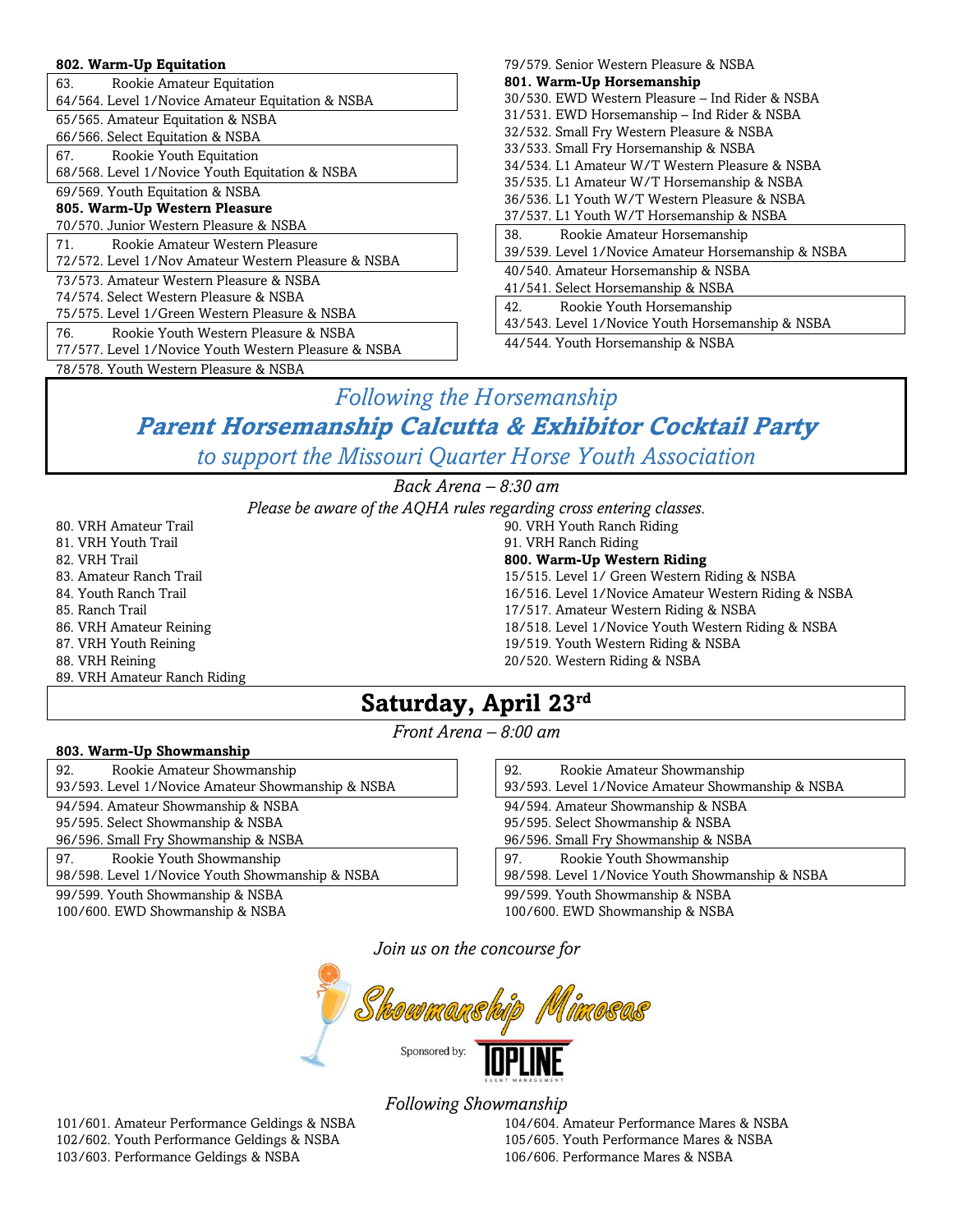| 107/607. Amateur Performance Stallions & NSBA      | 142. Youth Two Year Old Mares                    |
|----------------------------------------------------|--------------------------------------------------|
| 108/608. Performance Stallions & NSBA              | 143. Youth Three Year Old Mares                  |
| 109. Amateur Yearling Geldings                     | 144. Youth Aged Mares                            |
| 110. Amateur Two Year Old Geldings                 | 145/148. Grand/Reserve Youth Mares               |
| 111. Amateur Three Year Old Geldings               | 149 Yearling Mares                               |
| 112. Amateur Aged Geldings                         | 150. Two Year Old Mares                          |
| 113/116. Grand/Reserve Amateur Geldings            | 151. Three Year Old Mares                        |
| 117. Youth Yearling Geldings                       | 152. Aged Mares                                  |
| 118. Youth Two Year Old Geldings                   | 153/156. Grand/Reserve Mares                     |
| 119. Youth Three Year Old Geldings                 | 157. Amateur Yearling Stallions                  |
| 120. Youth Aged Geldings                           | 158. Amateur Two Year Old Stallions              |
| 121/124. Grand/Reserve Youth Geldings              | 159. Amateur Three Year Old Stallions            |
| 125. Yearling Geldings                             | 160. Amateur Aged Stallions                      |
| 126. Two Year Old Geldings                         | 161/164. Grand/Reserve Amateur Stallions         |
| 127. Three Year Old Geldings                       | 165. Yearling Stallions                          |
| 128. Aged Geldings                                 | 166. Two Year Old Stallions                      |
| 129/132. Grand/Reserve Geldings                    | 167. Three Year Old Stallions                    |
| 133. Amateur Yearling Mares                        | 168. Aged Stallions                              |
| 134. Amateur Two Year Old Mares                    | 169/172. Grand/Reserve Stallions                 |
| 135. Amateur Three Year Old Mares                  | 173. VRH Amateur Conformation                    |
| 136. Amateur Aged Mares                            | 174. VRH Youth Conformation                      |
| 137/140. Grand/Reserve Amateur Mares               | 175. VRH Conformation                            |
| 141. Youth Yearling Mares                          | 176. Leadline                                    |
|                                                    | Following Halter – Front Arena                   |
| 24/524. Level 1/Green Ranch Riding & NSBA          | 27/527. Level 1/Novice Youth Ranch Riding & NSBA |
| 25/525. Level 1/Novice Amateur Ranch Riding & NSBA | 28/528. Youth Ranch Riding & NSBA                |
| 26/526. Amateur Ranch Riding & NSBA                | 29/529. Ranch Riding & NSBA                      |
|                                                    | Following Halter – Back Arena                    |
| 1/501. Level 1/Green Trail & NSBA                  | 9/509. Youth Trail & NSBA                        |
| 2/502. Junior Trail & NSBA                         | 10/510. Senior Trail & NSBA                      |
| 3.<br>Rookie Amateur Trail                         | 11/511. EWD Trail – Independent & NSBA           |
|                                                    | $\mathbf{u}$ = $\mathbf{u}$ = $\mathbf{u}$       |

4/504. Level 1/Novice Amateur Trail & NSBA 5/505. Amateur Trail & NSBA

6/506. Select Trail & NSBA

7. Rookie Youth Trail 8/508. Level 1/Novice Youth Trail & NSBA

12/512. Small Fry Trail & NSBA 13/513. Level 1 Amateur W/T Trail & NSBA 14/514. Level 1 Youth W/T Trail & NSBA 21. Amateur Reining 22. Youth Reining 23. Reining

## **Sunday, April 24th**

|                                                      | Front Arena $-\ell$ |
|------------------------------------------------------|---------------------|
| 45/545. EWD Hunter Under Saddle – Ind Rider & NSBA   |                     |
| 46/546. EWD Equitation – Ind Rider & NSBA            |                     |
| 47/547. Small Fry Hunter Under Saddle & NSBA         |                     |
| 48/548. Small Fry Equitation & NSBA                  |                     |
| 49/549. L1 Amateur W/T Hunter Under Saddle & NSBA    |                     |
| 50/550. L1 Amateur W/T Equitation & NSBA             |                     |
| 51/551, L1 Youth W/T Hunter Under Saddle & NSBA      |                     |
| 52/552. L1 Youth W/T Equitation & NSBA               |                     |
| 804. Warm-Up Hunter Under Saddle                     |                     |
| 53/553. Junior Hunter Under Saddle & NSBA            |                     |
| Rookie Amateur Hunter Under Saddle<br>54.            |                     |
| 55/555. L1/Nov Amateur Hunter Under Saddle & NSBA    |                     |
| 56/556. Amateur Hunter Under Saddle & NSBA           |                     |
| 57/557. Select Hunter Under Saddle & NSBA            |                     |
| 58/558. Level 1/Green Hunter Under Saddle & NSBA     |                     |
| Rookie Youth Hunter Under Saddle & NSBA<br>59.       |                     |
| 60/560. Level 1/Nov Youth Hunter Under Saddle & NSBA |                     |
| 61/561. Youth Hunter Under Saddle & NSBA             |                     |
| 62/562. Senior Hunter Under Saddle & NSBA            |                     |

| – 8:00 am |                                                      |  |
|-----------|------------------------------------------------------|--|
|           | 802. Warm-Up Equitation                              |  |
|           | Rookie Amateur Equitation<br>63.                     |  |
|           | 64/564. Level 1/Novice Amateur Equitation & NSBA     |  |
|           | 65/565. Amateur Equitation & NSBA                    |  |
|           | 66/566. Select Equitation & NSBA                     |  |
|           | Rookie Youth Equitation<br>67.                       |  |
|           | 68/568. Level 1/Novice Youth Equitation & NSBA       |  |
|           | 69/569. Youth Equitation & NSBA                      |  |
|           | 805. Warm-Up Western Pleasure                        |  |
|           | 70/570. Junior Western Pleasure & NSBA               |  |
|           | Rookie Amateur Western Pleasure<br>71.               |  |
|           | 72/572. Level 1/Nov Amateur Western Pleasure & NSBA  |  |
|           | 73/573. Amateur Western Pleasure & NSBA              |  |
|           | 74/574. Select Western Pleasure & NSBA               |  |
|           | 75/575. Level 1/Green Western Pleasure & NSBA        |  |
|           | Rookie Youth Western Pleasure & NSBA<br>76.          |  |
|           | 77/577, Level 1/Novice Youth Western Pleasure & NSBA |  |
|           | 78/578. Youth Western Pleasure & NSBA                |  |
|           | 79/579. Senior Western Pleasure & NSBA               |  |
|           | 0.00 $\alpha$ m                                      |  |

### *Back Arena – 8:00 am*

80. VRH Amateur Trail 81. VRH Youth Trail 82. VRH Trail 83. Amateur Ranch Trail 84. Youth Ranch Trail 85. Ranch Trail 86. VRH Amateur Reining 87. VRH Youth Reining

88. VRH Reining 89. VRH Amateur Ranch Riding 90. VRH Youth Ranch Riding 91. VRH Ranch Riding